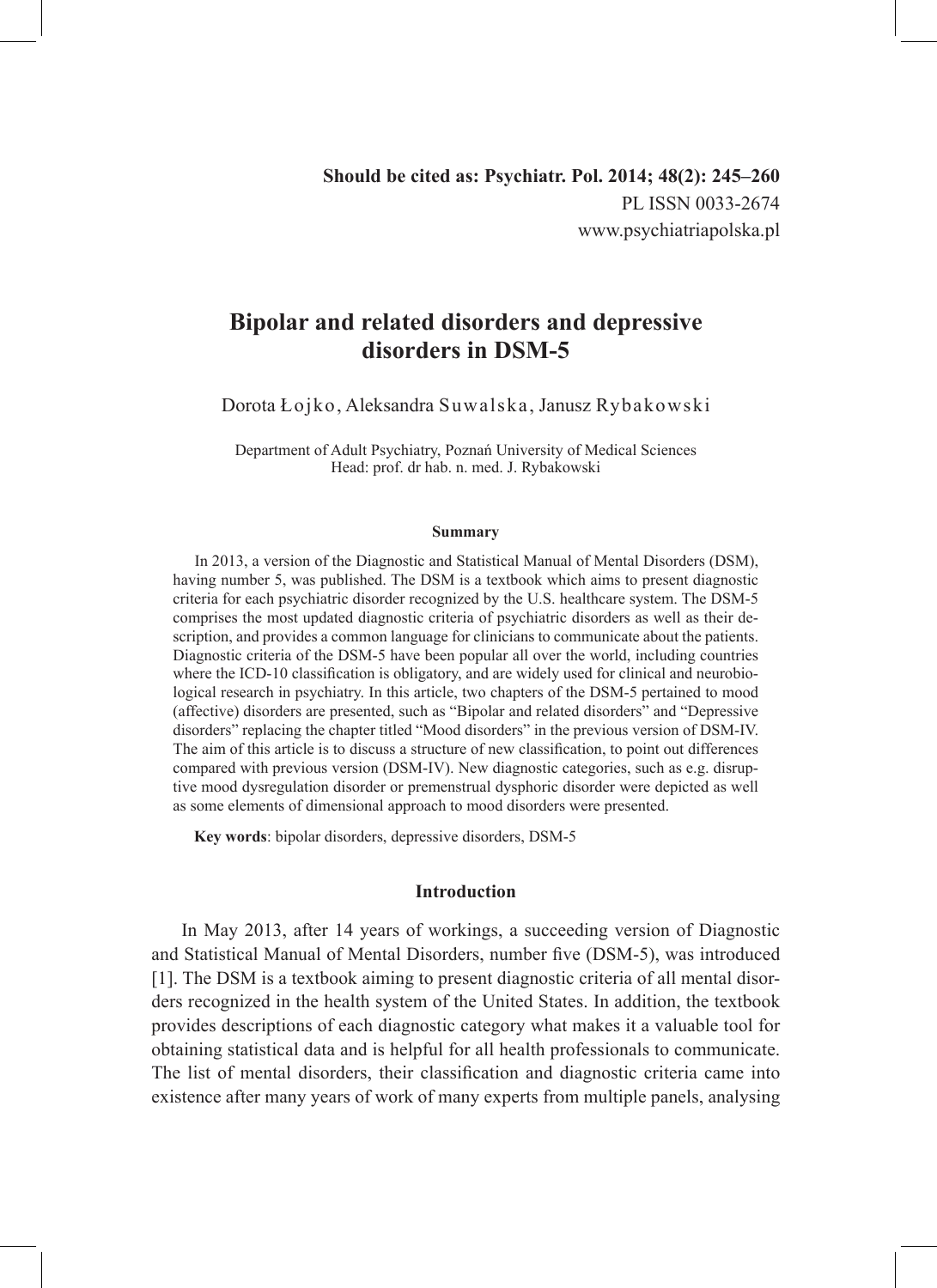the results of research, clinical reviews etc. This process can be observed on the web page www.dsm5.org

The DSM-5 issued in 2013 comprises the most updated diagnostics criteria of mental disorders and their description, and provides a common updated language for clinicians to communicate about their patients. International Classification of Diseases (ICD) contains code numbers used in DSM-5 and medicine in general, necessary for monitoring morbidity and mortality statistics and for insurance purposes.

Since diagnostics criteria of the DSM have gained a considerable popularity all over the world, including countries with obligatory classification of the ICD-10 [2], and are widely used in clinical and neurobiological research in psychiatry, it seems purposeful to acquaint Polish psychiatrists, as soon as possible, with new DSM-5 classification.

In the current article, two DSM-5 chapters will be discussed, namely "Bipolar and related disorders" and "depressive disorders", which replaced the chapter titled "Mood disorders" in the previous version of DSM-IV [3].

The aim of the article is to discuss the structure of the DSM-5 classification and to point on the differences from the previous version (DSM-IV). New diagnostic categories as well as some elements of a dimensional approach to mood disorders in the new classification will be presented. The DSM-5 has already been a topic of a number of arguable articles published in recent months in psychiatric literature [4-7].

### **Bipolar and related disorders**

#### *Bipolar I disorder*

Bipolar and related disorders are separated as a distinct chapter in DSM-5 and include:

- 1. Bipolar I disorder
- 2. Bipolar II disorder
- 3. Cyclothymic disorder
- 4. Substance/medication induced bipolar and related disorder
- 5. Bipolar and related disorder due to another medical condition
- 6. Other specified bipolar and related disorder
- 7. Unspecified bipolar and related disorder

In this subchapter, the criteria of manic episode, hypomanic episode and major depressive episode are presented. As the episode of "major" depression denotes depression in the course both unipolar and bipolar disorder which meets symptomatic and duration criteria, in this article, the term "depressive episode" will be used. In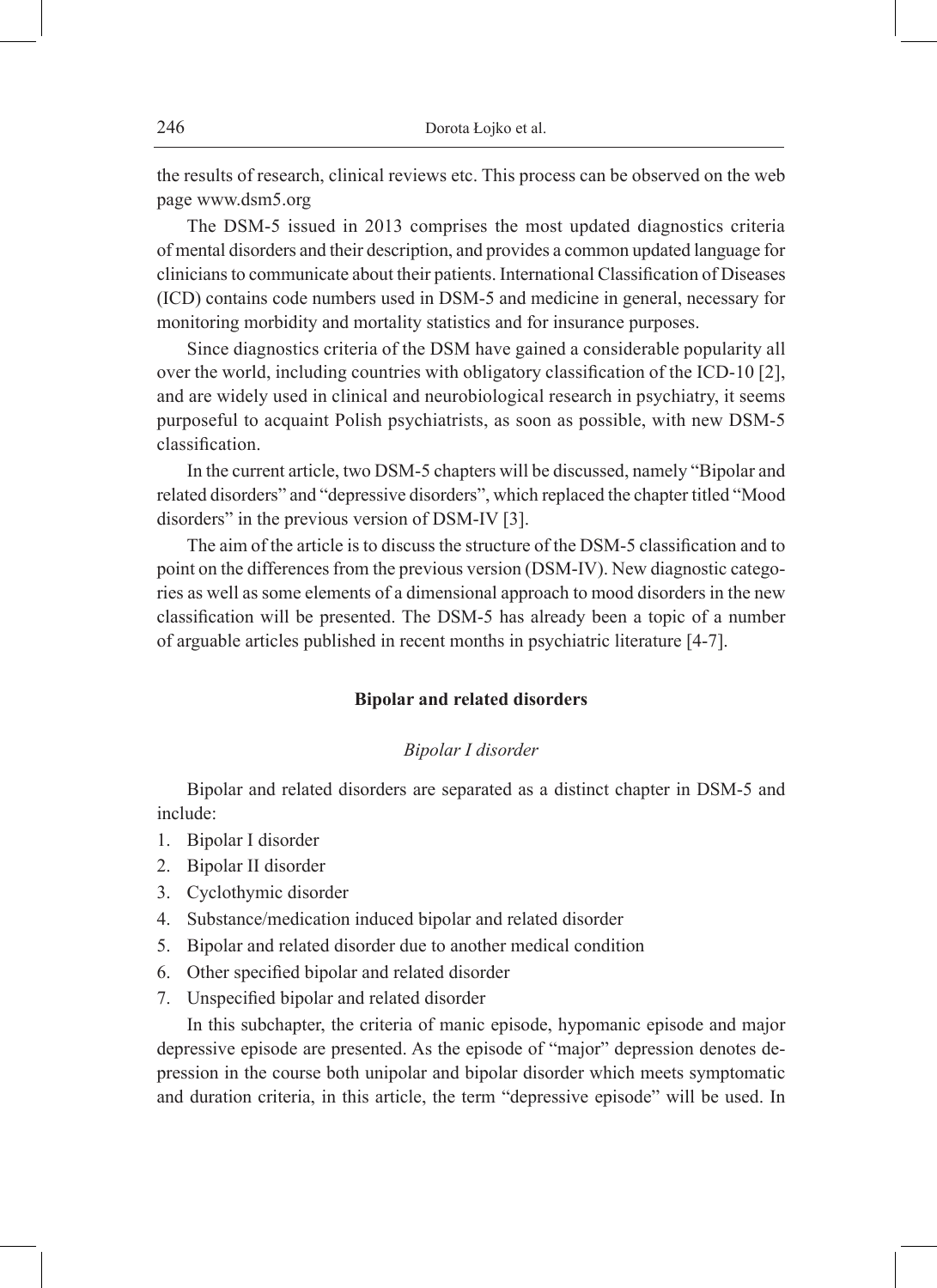addition, for unipolar disorder the abbreviation UD will be used, and, for bipolar disorder – the BD.

For the diagnosis of manic episode, the DSM-5 introduced a change in criterion (A): to diagnose mania it is necessary that a distinct period of abnormally and persistently elevated, expansive or irritable mood and abnormally and persistently increased goal-directed activity or energy occurs. There is an added note in the diagnostic criteria for mania: a full manic episode that emerges during antidepressant treatment (medication, electroconvulsive therapy) but persists at fully syndromal level beyond the physiological effect of the treatment is sufficient evidence for manic episode and, therefore, a bipolar I diagnosis.

The DSM-IV had one more criterion for manic episode (marked as C) – the exclusion of mixed episode. In the DSM-5 there are no description and criteria for mixed episode and there is no such diagnostic category. Mixed state is placed as a specifier and can be used to describe each mood episode (manic, hypomanic and depressive) and will be discussed later in the article.

In the criterion (A) for hypomanic episode, the symptom of abnormally and persistently increased activity or energy is required. Duration criterion for hypomanic episode is 4 or more days. Short-term hypomania (lasting 1-3 days) [8] is included in DSM-5 section of other specified bipolar and related disorder.

Also hypomanic episode that emerges during antidepressant treatment and persists beyond the physiological effect of that treatment is sufficient for diagnosis of hypomanic episode, which may occur in the BD type I. The authors of DSM-5 suggest a caution in making such diagnosis as one or two hypomanic symptoms may not be sufficient for diagnosis of hypomanic episode (for example, increased irritability or agitation can be result of antidepressants use). If hypomanic symptoms cause marked impairment in any area of functioning or if there are psychotic features – manic episode should be diagnosed.

Diagnostic criteria for major depressive episode (MDE) are similar for unipolar and bipolar depression. The symptom of hopeless was added to subjective symptoms of depressive mood besides feelings of sad and empty. Duration criteria (2 weeks) for depression remained the same as in the DSM-IV, but two DSM-IV exclusion criteria: mixed episode and bereavement were deleted.

This last issue is one of the most controversial concerning changes in the DSM-5 compared to the DSM-IV and has been widely discussed in the psychiatric literature. In DSM-IV, one could diagnose a depressive episode after the death of a loved one if grief is lasting for 2 months or more, characteristic depressive symptoms occur and cause a significant impairment in functioning. DSM-5 suggests to carefully consider a possible presence of depressive episode in addition to the grief response, and, if so, to diagnose depression even after 2 weeks of its symptoms. Such a diagnosis requires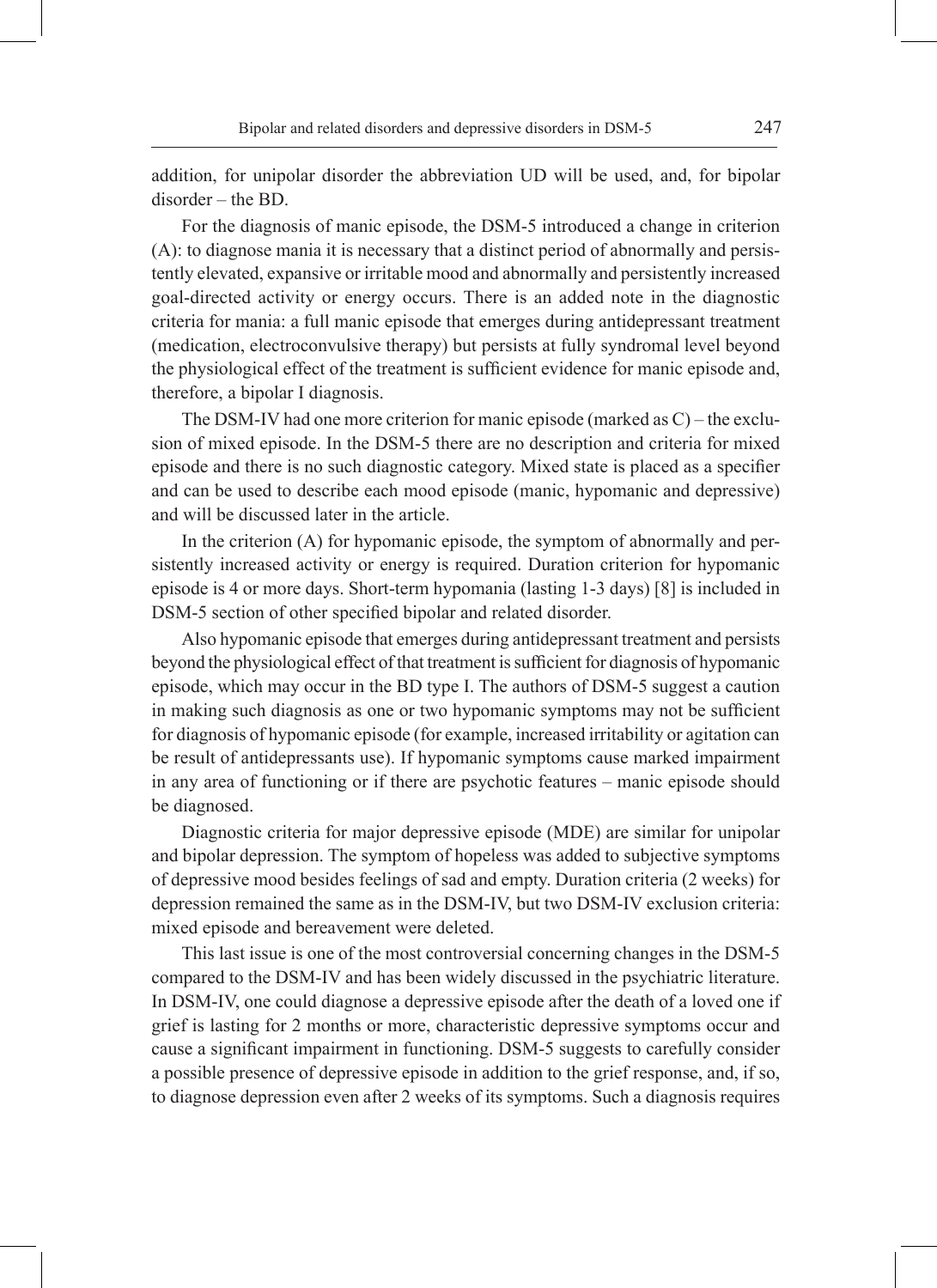a clinical experience and taking into account the individual situation of loss as well as cultural norms.

In the process of differentiation between grief in bereavement and depressive episode it is emphasized that in grief, feelings of emptiness and loss predominate, while in depression, persistent depressed mood and the inability to anticipate happiness and pleasure (anhedonia). Symptoms of grief (sadness related to thoughts or memories about the lost one) are frequently transient (*pangs of grief)* and may decrease within days to weeks. In depressive episode depressed mood is more persistent and not tied to specific thoughts or issues. Sadness in grief might be accompanied by positive emotion, and sometimes humor, while in depressive episode pervasive unhappiness and misery is characteristic. The thought content in grief is preoccupied with memories of the deceased, and not with pessimistic ruminations or decreased self-esteem as in depressive episode. Usually, during grief, the self-esteem is preserved, while in depressive episode, feeling of worthless and self-loathing dominate. Feeling guilty in grief usually refers to failed obligations to the deceased person – for example, not visiting the grave or not reminiscing the person frequently enough, etc. During grief, thoughts of death are usually associated with a deceased person, and possibility of "joining" him/her, while in depressive episode, thoughts are associated with terminating one's own life because of feeling worthless, undeserving of life or unable to cope with the pain of depression.

Despite these controversies, it is argued that a possibility to recognize depression in a grief is not a 'stigma' or 'medicalisation' of it but gives a better opportunity to care for such person, among others, an appropriate use of antidepressants [9].

After presentation of criteria for each mood episode, there are criteria for bipolar disorder type I: (A)- criteria have been met for at least one manic episode; and (B) the occurrence of the manic and major depressive episode(s) is not better explained by schizoaffective disorder, schizophrenia, schizophreniform disorder, delusional disorder, or other specified or unspecified schizophrenia spectrum or other psychotic disorder.

For bipolar and related disorders the DSM-5 suggests diagnostic coding based on type of current or most recent episode and its severity, presence of psychotic features and remission status. Remission can be diagnosed only if full criteria are not currently met for manic, hypomanic and depression episode. The recording should read in the following order: bipolar I disorder, type of most recent or current episode, severity/psychotic/remission. Then one should use as many specifiers as possible, such as anxious distress, mixed features, rapid cycling, atypical features, melancholic features, mood-congruent/mood-incongruent psychotic features, catatonia, peripartum onset and seasonal pattern. Those specifiers will be discussed in detail later in the article.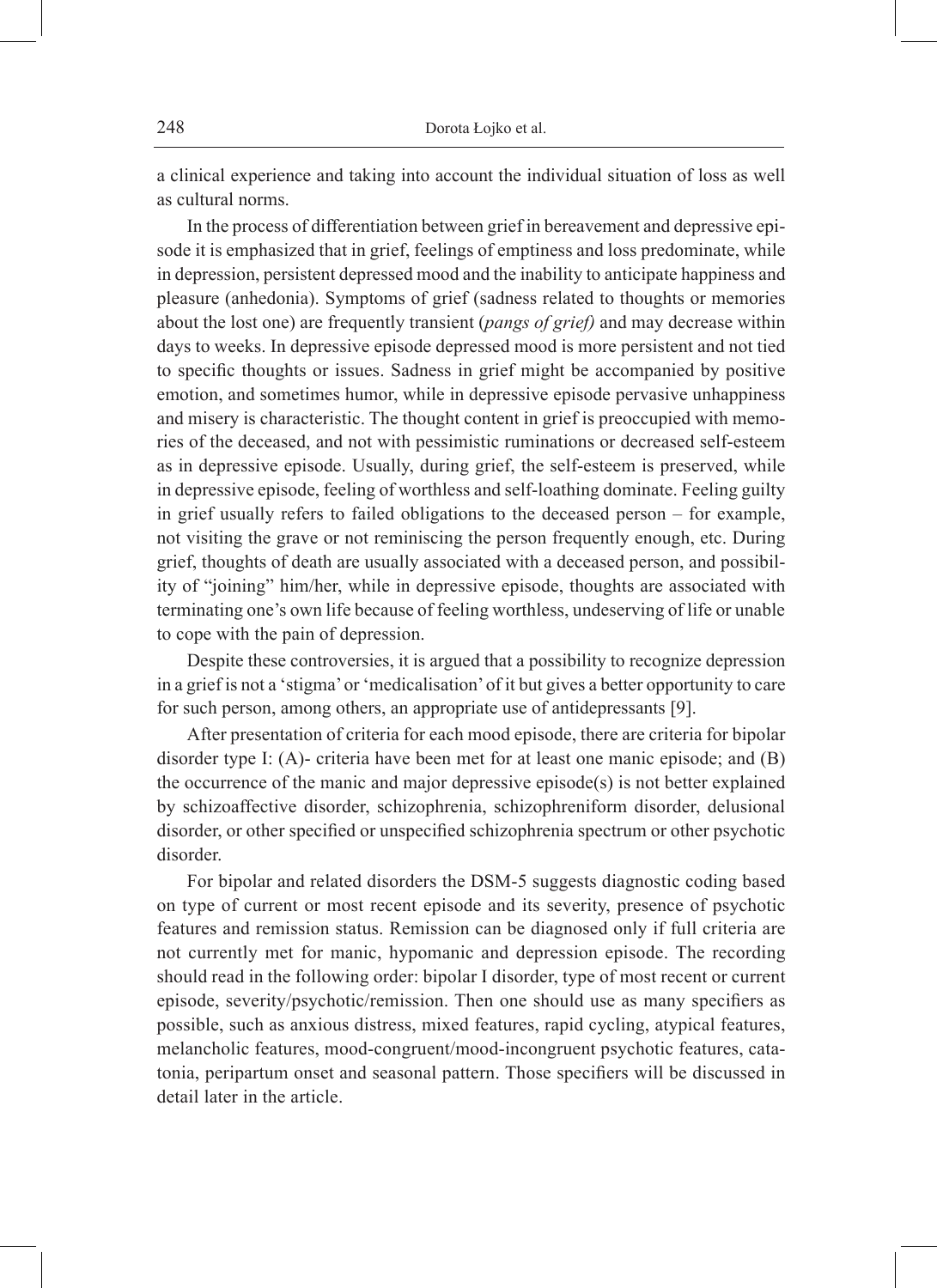According to the DSM-5, the 12-month prevalence of BD type I (as defined in DSM-IV) in the United States is 0.6%, and across 11 countries ranged from 0 to 0.6%. The DSM-IV reported prevalence of BD type I as 0.4%-1.6%. The DSM-5 also presents the issue, less considered in the DSM-IV, of co-occurring with BD both mental disorders, including the most frequent anxiety disorders (in three-fourths of individuals), ADHD, disruptive, impulse-control disorders, substance use disorder (50%), and somatic disorders (metabolic syndrome, migraine). Substance use disorder in the DSM-5 merges the DSM-IV categories of substance abuse and substance dependence into a single disorder.

In comparison to the DSM-IV, in the DSM-5 an additional paragraph appeared that discusses the implications of disease for the patient's functioning. It was stressed that about 30% of patients experience a significant occupational impairment. This inconsistency between the resolution of symptoms, and return to the good functioning is often associated with a lower socioeconomic status than the control group, with a similar education. People with bipolar I disorder obtain worse results in cognitive tests (also during periods of remission), which can result in the difficulties of professional and interpersonal functioning throughout life.

# *Bipolar II disorder*

In the DSM-5 bipolar II disorder can be diagnosed if: (A) the criteria are met for at least one hypomanic episode AND one depressive episode, (B) there has never been manic episode, (C) the occurrence of hypomanic episode(s) and major depressive episode(s) is not better explained by schizoaffective disorder, schizophrenia, schizophreniform disorder, delusional disorder, or other specified or unspecified schizophrenia spectrum and other psychotic disorder. Criterion (D) states that symptoms of depression or unpredictability caused by frequent alteration between periods of depression and hypomania cause clinically significant distress or impairment in social, occupational or other important areas of functioning.

The diagnosis of bipolar II disorder should also provide for current severity (mild, moderate, severe), presence of psychotic features, state of remission (partial/full), and other specifiers – as in BD I.

According to the DSM-5, the 12-month prevalence of BD II in the United States is 0.8%, in international research  $-$  0.3%. In 5-15% of persons with BD II the diagnosis is changed to BD I because they develop manic episode. About 15% of persons with BD II experience disturbances of functioning also between episodes, and about 20% switch directly into another mood episode without inter-episode recovery. As in BD I, there is inconsistency between symptomatic remission and functional recovery, mainly occupational, also in BD II what results in a lower economic status, despite a similar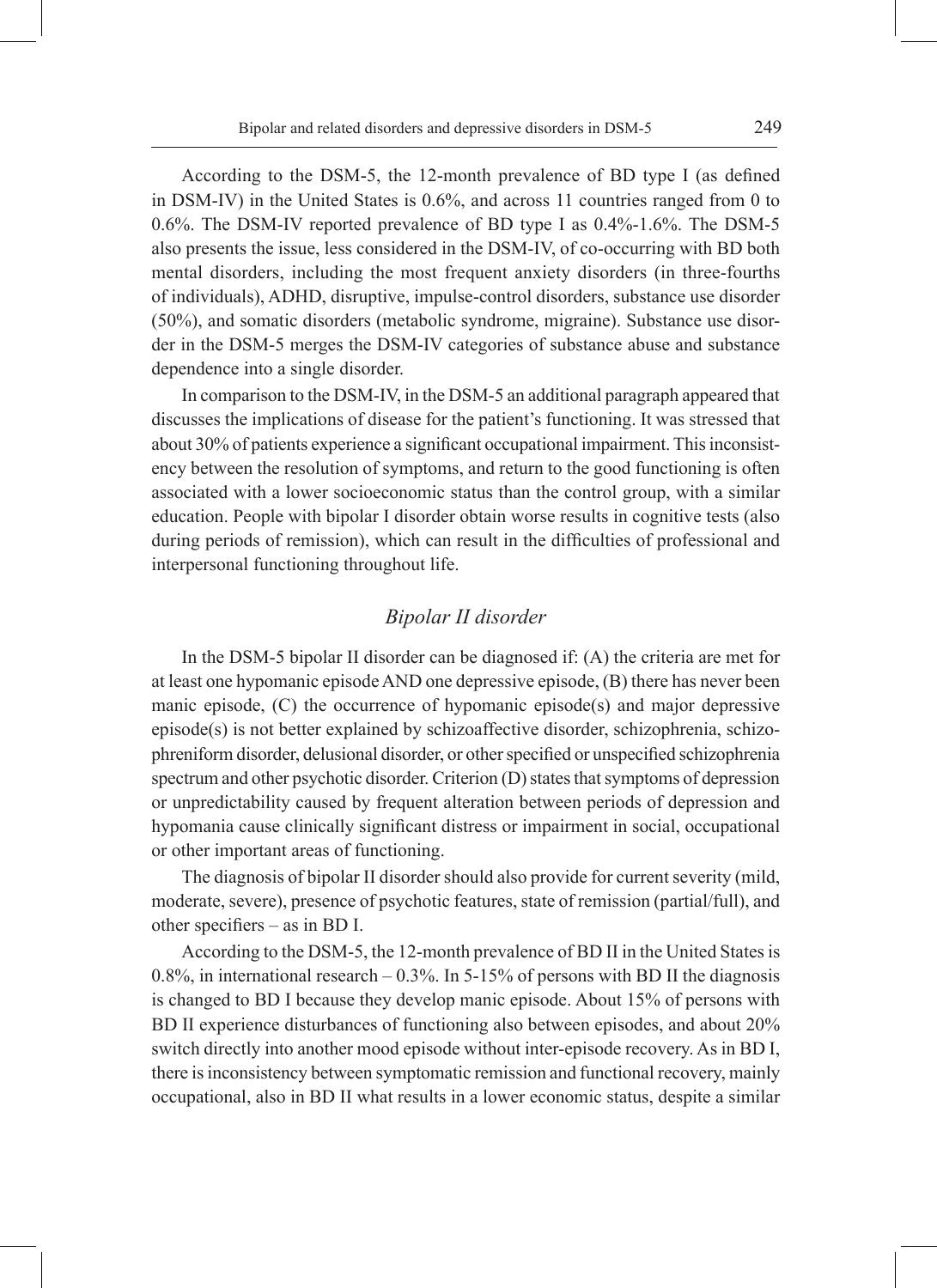education. Also, the performance of patients on tests of cognitive function is poorer than healthy controls, which may impair their professional capacity. A prolonged unemployment is related to the greater number of depressive episodes and of alcohol abuse. In the description of bipolar II, the DSM-5 takes also into account the issue of co-morbidity. It is estimated that approximately 60% of patients with bipolar II has 3 or more co-occurring psychiatric disorders. The most frequent are anxiety and substance use disorders, and eating disorders were found in 14%.

# *Cyclothymic disorder*

In comparison to the DSM-IV, the new version did not significantly change the criteria for cyclothymic disorder. They are as follows: (A) for at least 2 years (at least 1 year in children and adolescents) there have been numerous periods with hypomanic symptoms that do not meet criteria for hypomanic episode and numerous periods with depressive symptoms that do not meet criteria for depressive episode; (B) during the above 2-year period (1 year in children and adolescents), the hypomanic and depressive periods have been present for at least half the time and the person has not been without the symptoms for more than 2 months at a time; (C) Depressive, manic or hypomanic episode criteria has never been met The symptoms in Criterion A are not better explained by schizoaffective disorder, schizophrenia, schizophreniform disorder, delusional disorder, or other specified or unspecified schizophrenia spectrum or other psychotic disorder (D) or physiological effects of a substance or a another medical condition (E). The criterion (F), necessary for diagnosis states that symptoms cause clinically significant distress or impairment in social, occupational, or other important areas of functioning. There is 15-50% risk that individual with cyclothymic disorder will subsequently develop BD I or BD II, co-morbid sleep and substance – related disorders and ADHD in children and adolescents frequently occur.

### *Substance/medication induced bipolar and related disorder*

It replaces the category of substance-induced mood disorder, presented in the DSM-IV. The diagnosis of substance/medication induced bipolar and related disorder points in its name, that medication can induce bipolar symptoms (in DSM-IV only word substance was used). Criterion (A) was constructed as: a prominent and persistent disturbance in mood predominates, characterized by (an elevated, expansive, or irritable mood with or without depressed mood, or markedly diminished interest or pleasure in all, or almost all, activities. In the DSM-IV, symptoms from criterion (A) have to develop during or within a month after substance intoxication or withdrawal, or medication use.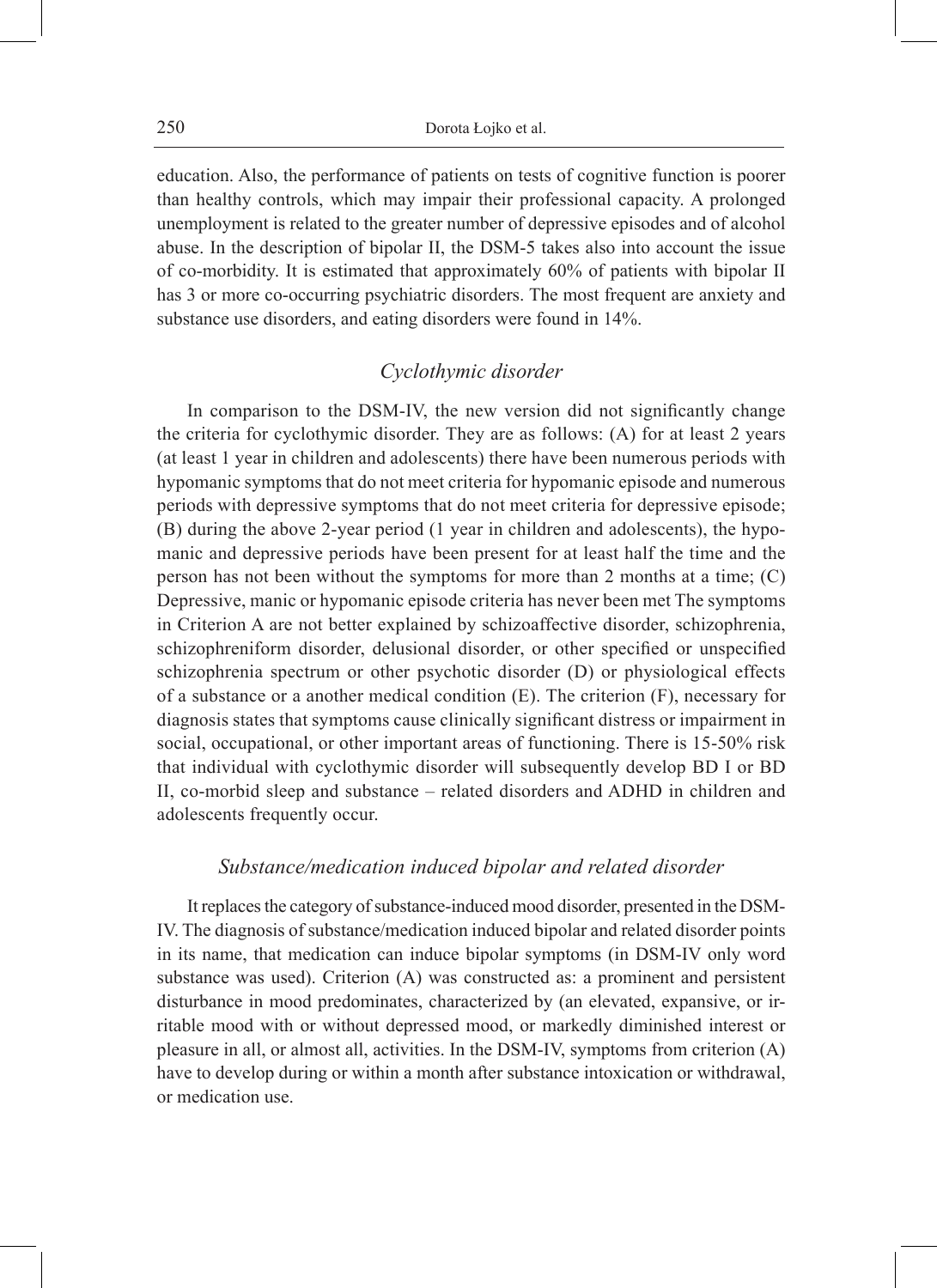The DSM-5 requires that the symptoms developed during or soon after substance intoxication or withdrawal or after exposure to a medication and requires also certainty that this substance/medication is capable to lead to symptoms of criterion (A). According to (C) the disturbance is not better explained by a bipolar or related disorder that is not substance/medication induced. Criteria (D) The disturbance did not occur exclusively during a delirium and (E) The symptoms cause clinically significant distress or impairment in social, occupational, or other important areas of functioning, are similar to the DSM-IV.

In the DSM-5, the name of substance should be given (if is known) or information that name is unknown and information if beginning of disturbances is related to intoxication or withdrawal. E.g. patients with bipolar or related disorder connected with cocaine use with beginning during intoxication.

### *Bipolar and related disorder due to another medical condition*

Changed herein is the term *general medical condition* to *another medical condition*. The diagnostic criterion (E) is extended: the disturbances causes clinically significant distress or impairment in social, occupational or other important areas of functioning, or necessitates hospitalization to prevent harm to self or others, or there are psychotic features. The DSM-5 offers diagnosis: with manic features, with manic- or hypomanic-like episode, with mixed features. For example: Bipolar disorder due to hyperthyroidism with manic features.

# *Other specified bipolar and related disorder and unspecified bipolar and related disorder*

The DSM-5 has removed *, mood disorder not otherwise specified*" category of the DSM-IV and has introduced: *other specified bipolar and related disorder* and *unspecified bipolar and related disorder.* Other specified bipolar and related disorder is recommended to diagnose when bipolar symptoms cause clinically significant distress or impairment in social, occupational or other important areas of functioning, but do not meet criteria for any diagnostic classes. Using this category one should to add information of specific reason – for example- short duration hypomania (1-3 days) or short duration cyclothymia (less than 2 years). The diagnosis of other unspecified bipolar and related disorder is used when bipolar symptoms cause clinically significant distress or impairment in social, occupational or other important areas of functioning, but do not meet criteria for any diagnostic classes and clinician is not giving precise information about the specific reason, for example because of lack sufficient information due to emergency room settings.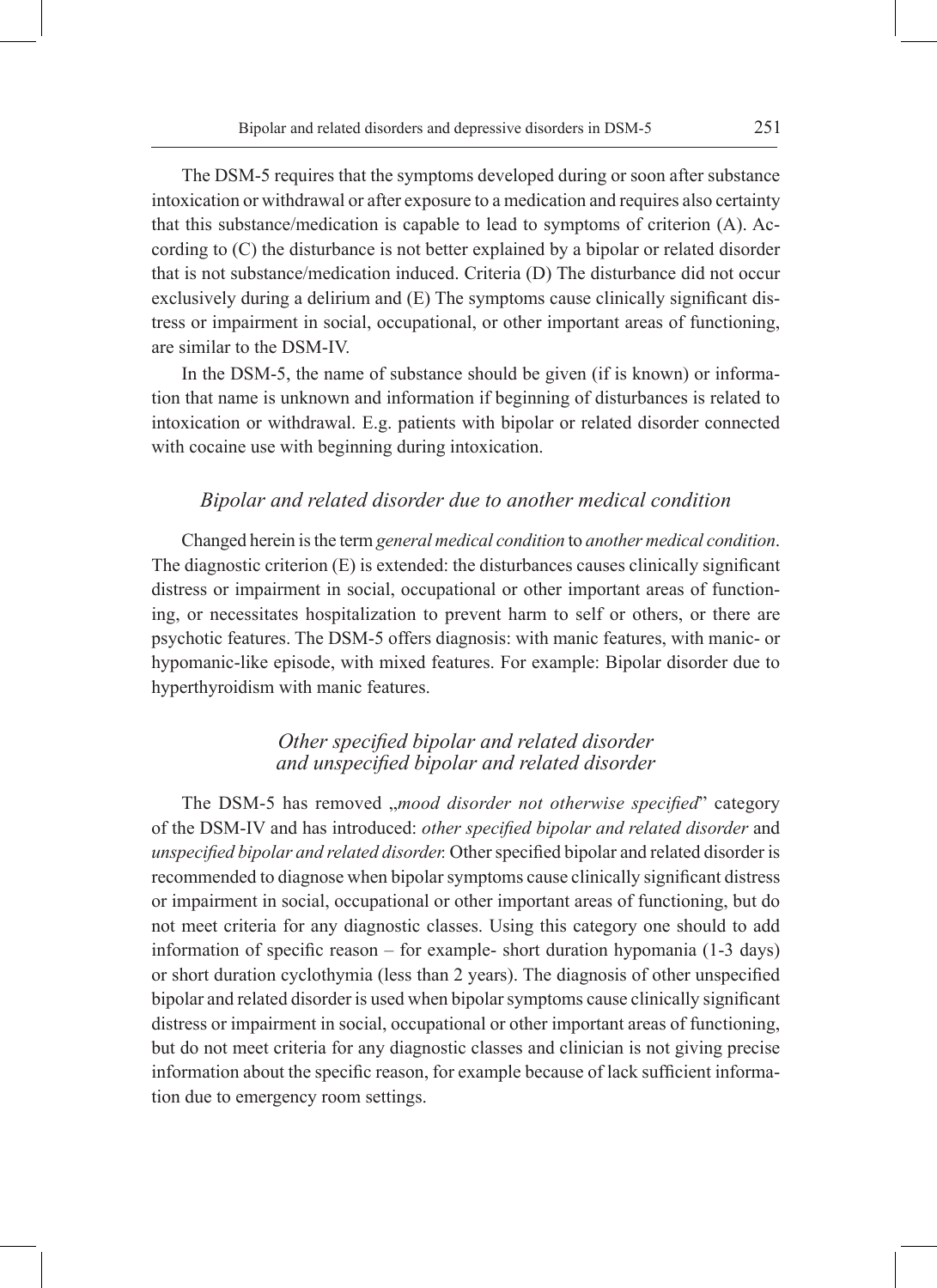# **Specifiers for bipolar and related disorders**

In the DSM-5, at the end of the chapter of bipolar disorders the specifiers are listed recommended to be used in diagnosis of manic, depressive or hypomanic episodes:

- *With anxious distress:* there are five symptoms (feeling keyed up or tense, feeling unusually restless, difficulty concentrating because of worry, fear that something awful may happen, feeling that the individual might lose control of himself/herself), one should specify current severity – mild (2 symptoms), moderate (3 symptoms), moderate –severe (4 or 5 symptoms, severe (4-5 symptoms with motor agitation). This specifier allows to identify anxiety symptoms that are not part of the bipolar diagnostic criteria.
- *With mixed features* specifier can apply to the current manic, hypomanic or depressive episode in BD I or BD II. Criteria of hypomanic / manic episode with mixed features include the presence of at least 3 of the 6 depressive symptoms. The criteria for a depressive episode with mixed features include the presence of at least 3 of 7 manic symptoms. The authors emphasize that the occurrence of mixed features in an episode of depression is a risk factor for bipolar disorder and they require careful monitoring.
- *With rapid cycling*  (for BD I or BD II)- presence of at least four mood episodes in previous 12 months that meet criteria for manic, hypomanic or depressive episode. Episodes have to be demarcated by partial or full remissions at least 2 months or switch to an episode of the opposite polarity (mania and hypomania are the same pole). Those counted episodes cannot be caused by substance/medication or another medical condition.
- *With melancholic features* one of two (loss of pleasure in all, or almost all activities and/or lack of reactivity to usually pleasurable stimuli) and 3 or more of 6 features (significantly depressed mood, worse in the morning, early –morning awakening, marked psychomotor agitation or retardation, anorexia or weight loss, inappropriate guilt) are present during the most severe period of depressive episode. Melancholic features are more frequent in inpatients, and are more likely to occur in those with psychotic features.
- *With atypical features –* mood reactivity and 2 (or more) of 4 features (increased appetite or weight gain, hypersomnia, leaden paralysis, interpersonal reaction sensitivity) predominate during the majority of days of current episode of depression.
- *With psychotic features –* presence of delusions or hallucinations at any time in the episode, one should specify if mood congruent or mood –incongruent.
- *With catatonia* can apply if during mania or depression catatonia features are present most of the episode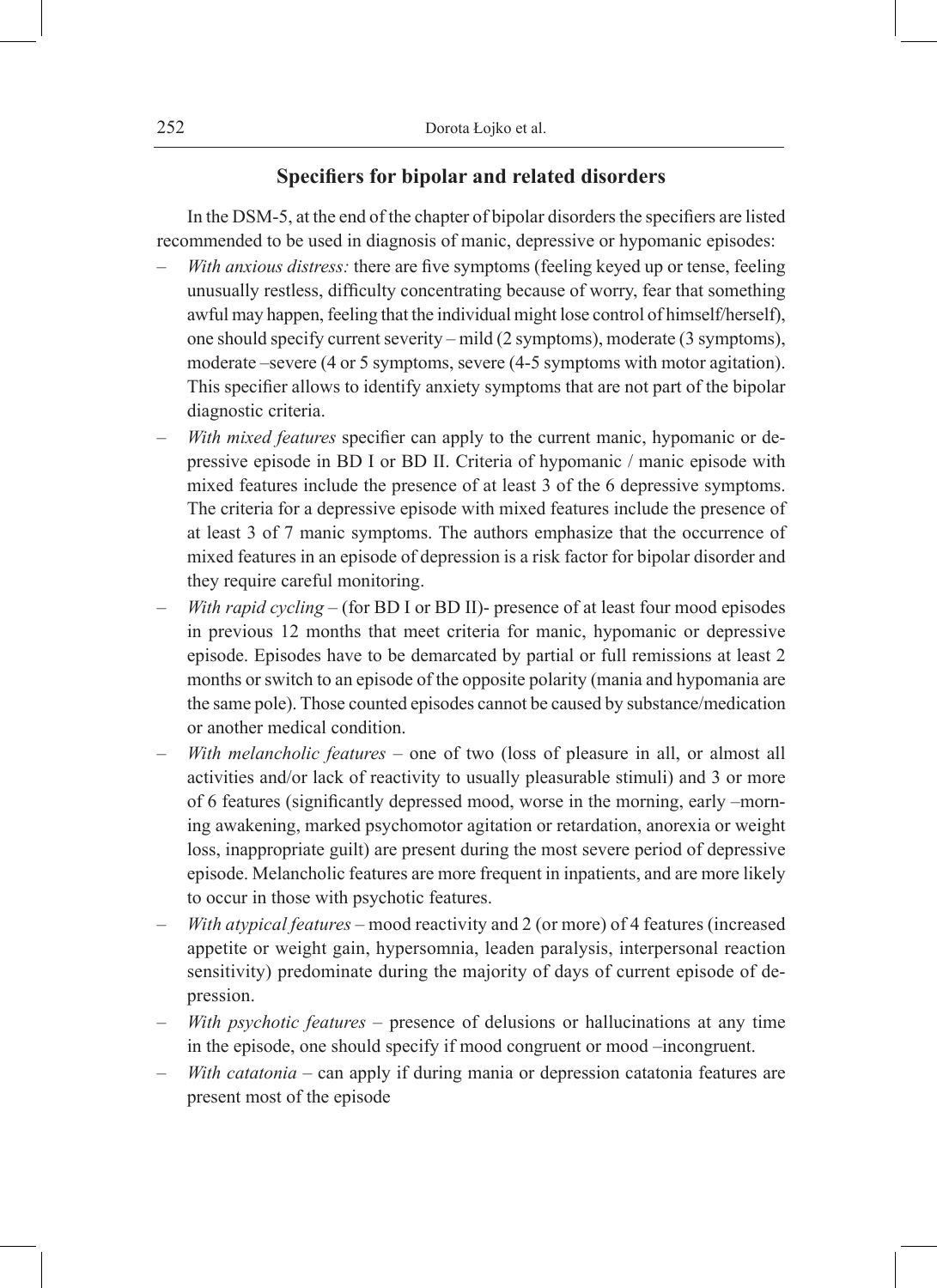- *With peripartum onset*: this specifier in DSM-5 replaced "postpartum" and expands diagnosis to the period of pregnancy and 4 weeks after delivery. It applies to: current or recent episode of mania, depression or hypomania in BD I or BD II. According to the DSM-5 about fifty percent of "postapartum" depression actually begin prior to delivery. Prospective studies have shown that mood and anxiety symptoms during pregnancy, as well as the "baby blues" increase the risk for a postpartum depressive episode. Peripartum depression can present with psychotic features, and the risk factor for them is previous depression or BD and/or BD in the family. Psychotic features in postpartum episode increases 30-50% the risk of reoccurrence with each next delivery.
- *With seasonal pattern*  regular seasonal pattern of occurrence of at least one type of episode (mania, hypomania, depression). It is possible that one type of episode (for example – mania) regularly occurs the specific time (for example- summer) of the year but different (for example – depression)- does not. Seasonal pattern has to last at least 2 years, number of seasonal episodes must outnumber all nonseasonal episodes

For each diagnosis more specific data on the remission and severity should be given. Partial remission: there were pre-existing symptoms meeting the criteria for mania, hypomania, depression, and the current period without symptoms lasting less than two months. The full remission: a period without symptoms lasts two months. The severity of the episode may be mild, moderate or severe. This assessment depends on the number of symptoms according to the criteria of the disorder, its severity and the degree of dysfunction.

### **Depressive disorders**

The common features of all of these depressive disorders are the presence of sad, empty, or irritable mood, accompanied by somatic and cognitive changes that significantly affect the individual's capacity to function. What differs among them are issues of duration, timing, or presumed etiology.

In this chapter are presented:

- 1. Disruptive mood dysregulation dis order DMDD
- 2. Major depressive disorder MDD, including major depressive episode MDE
- 3. Persistent depressive disorder PDD (dysthymia)
- 4. Premenstrual dysphoric disorder PMDD
- 5. Substance/medication induced depressive disorder
- 6. Depressive disorder due to another medical condition
- 7. Other specified depressive disorder
- 8. Unspecified depressive disorder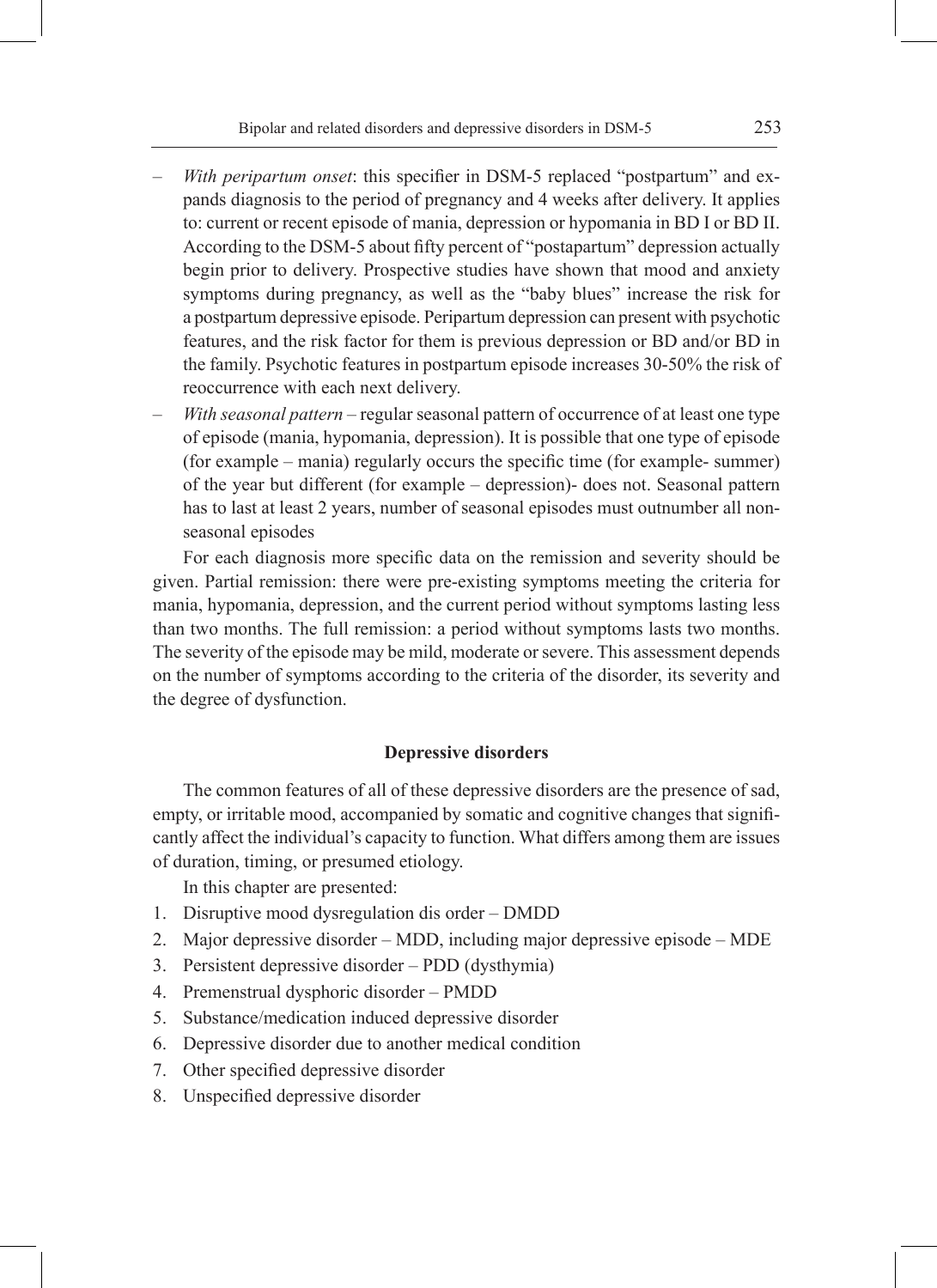| Dorota Łojko et al. |
|---------------------|

# *Disruptive mood dysregulation disorder – DMDD*

In order to address concerns about the potential for overdiagnosis of (and treatment) for bipolar disorder in children, a new diagnosis, disruptive mood dysregulation disorder, was introduced. Such symptoms in children and adolescents- persistent irritability and frequent episodes of extreme behavioral dyscontrol typically are related to unipolar or anxiety disorders as they mature.

Proposed diagnostic criteria for DMDD:

- (A) Severe recurrent temper outbursts manifested verbally and/or behaviorally (e.g. physical aggression toward people or property) that are grossly out of proportion in intensity or duration to the situation or provocation
- (B) The temper outbursts are inconsistent with developmental level
- (C) The temper outbursts occur, on average, three or more times per week
- (D) The mood between temper outbursts is persistently irritable or angry most of the day, nearly every day, and is observable by others (e.g. parents, teachers, peers)
- (E) Criteria A-D have been present for 12 or more months. Throughout that time, the individual has not had a period lasting 3 or more consecutive months without all of the symptoms in the Criteria A-D.
- (F) Criteria A and D are present in at least two of three settings (i.e. at home, at school, with peers) and are severe in at least one of these.
- (G) The diagnosis should not be made for the first time before age 6 years and after age 18 years.
- (H) By history or observation, the age at onset of Criteria A-E is before 10 years.
- (I) There has never been a distinct period lasting more than 1 day during which the full symptom criteria, except duration, for a manic or hypomanic episode have been met.
- (J) The behaviors do not occur exclusively during an episode of major depressive disorder and are not better explained by another mental disorder.
- (K) The symptoms are not attributable to the physiological effects of substance or to another medical or neurological condition.

According to the DSM-5, the DMDD is common among children, prevalence is probably 2-5% among children and adolescents, rates are expected to be higher in school-age males. The DSM-5 emphasizes that switch rate from DMDD to bipolar disorder is low, and DMDD rather increases risk for depressive disorder and anxiety disorder in adults. It should be differentiated with of bipolar disorder, ADHD, MDD, anxiety disorders, and autism spectrum disorder.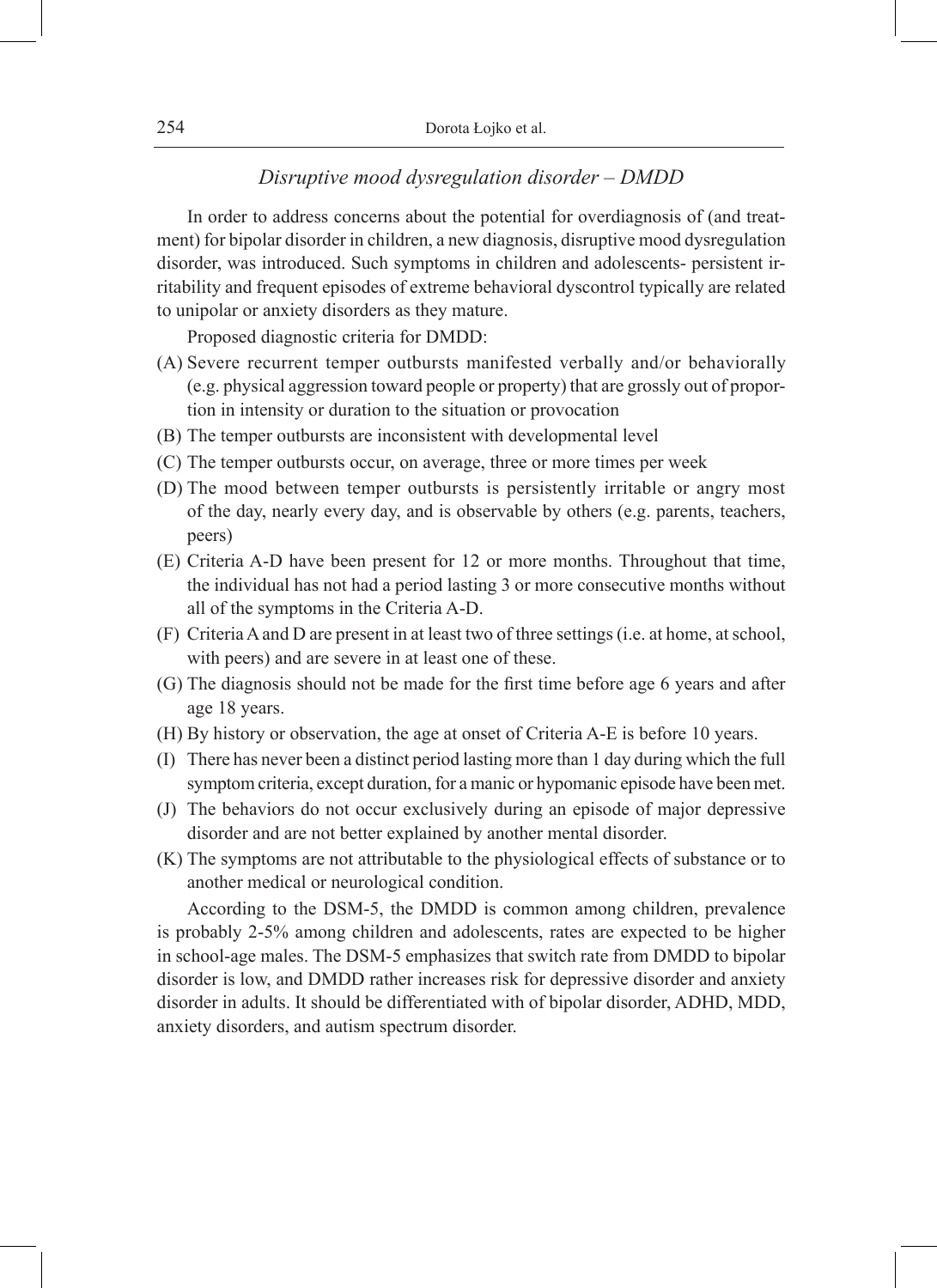### *Major depressive disorder – MDD, with major depressive episode – MDE*

Criteria (A-C) for depressive episode are presented in the part of article about bipolar disorder. A diagnosis of MDD based on a single episode is possible, but in the majority this disorder is recurrent. Criteria (D) and (E) include the exclusion of other psychiatric disorders and episode(s) of mania and hypomania.

For differentiation with grief (in DSM-5 grief is not exclusion criterion) it is pointed out, that bereavement causes sadness and distress, but not depression. If depression and grief occur together, usually depressive symptoms and impaired functioning are more pronounced than in grief with no symptoms of depression. Depression associated with bereavement usually occurs in people with susceptibility to depression and recovery may be facilitated by antidepressant treatment (see: depressive episode in bipolar disorder)

In recording depressive disorder, information should be added in the following order: single or recurrent episode, severity/psychotic/remission specifiers, followed by the following specifiers without codes that apply to the current episode: with anxious distress, with mixed features, with melancholic features, with atypical features, with mood-congruent psychotic features, with mood-incongruent psychotic features, with catatonia, with peripartum onset, with seasonal pattern.

Diagnosis can read as follows: major depressive disorder, recurrent, moderate, with no psychotic features, with peripartum onset.

Twelve-month prevalence of major depressive disorder in the United States is approximately 7%, females experience 1.5- to 3-fold higher rates than males beginning in early adolescence, the prevalence in 18- to 29-year-old individuals is threefold higher than the prevalence in individuals age 60 years to older. According to DSM-5, the likelihood of onset appears to peak in the third decade. The course of major depressive disorder is quite variable, such that some individuals rarely, if ever, experience remission (a period of 2 or more months with no symptoms, or only one or two symptoms to no more than a mild degree), while others experience many years with chronic course. In those with chronic course, there is a greater probability of co-morbid: personality disorders, anxiety disorders, substance use disorders, and decreased likelihood that treatment will result in full symptom remission. In many patients, bipolar illness begins with one or more depressive episodes, more likely when begins in adolescence, when psychotic or mixed features occur and bipolar disorder is running in the family. Major depressive disorder, particularly with psychotic features, may be alsoa precursor of schizophrenia. Except for the difference between men and women in the prevalence, there are no sex differences in the phenomenology, course and response to treatment.

Differential diagnosis should take into account, among others, (hypo)manic episode with mixed features, mood disorder due to another medical condition, substance/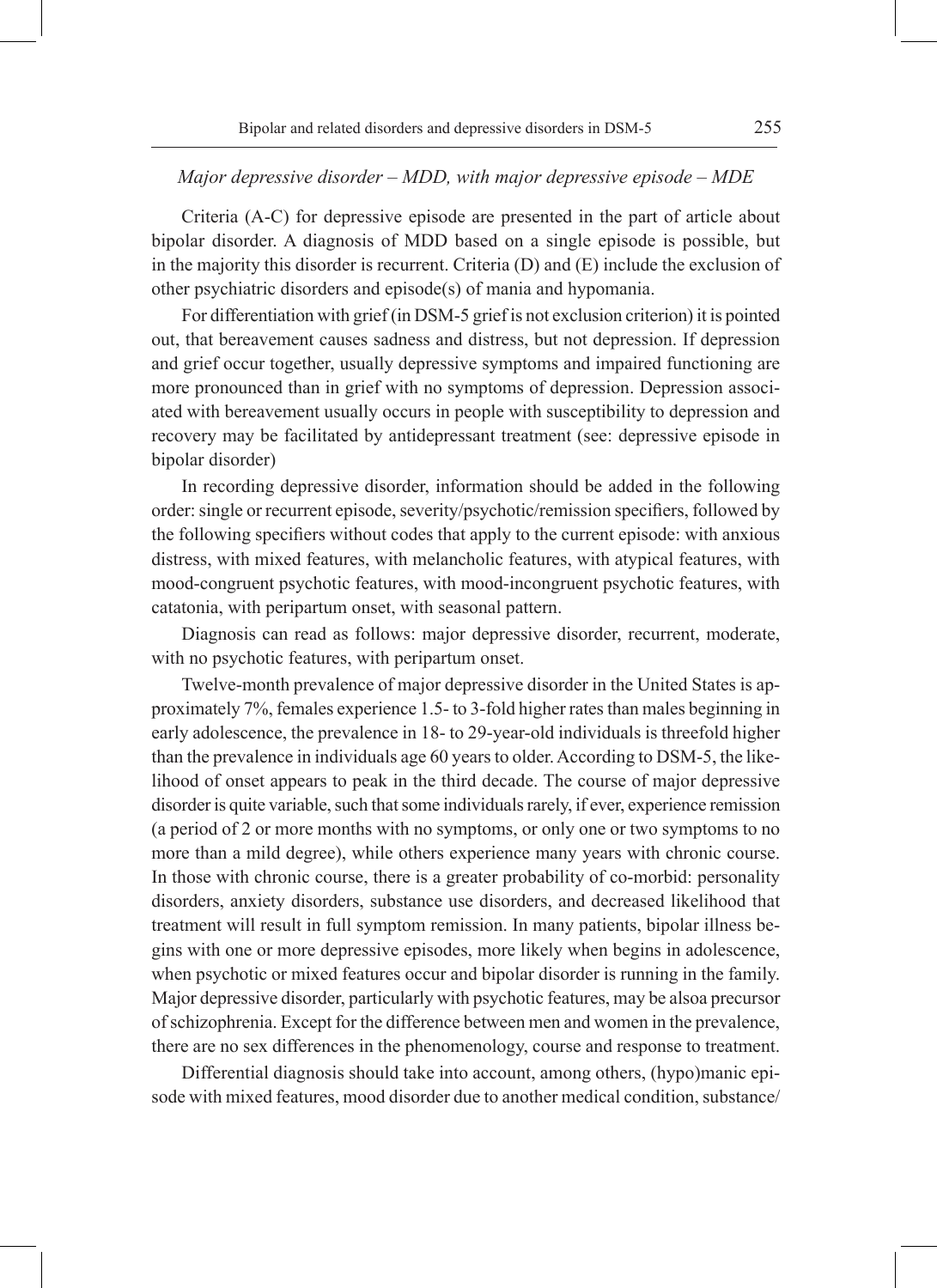medication induced depressive disorder, ADHD and sadness. Depressive disorders frequently co- occurs with substance-related disorders, panic disorders, obsessivecompulsive disorder, anorexia disorder, bulimia nervosa and borderline personality disorder.

### *Persistent depressive disorder-PDD (dysthymia)*

This disorder represents a consolidation of the DSM-IV-defined: chronic major depressive disorder and dysthymic disorder. Criterion (A) is depressed mood for most of the day, for more days than not, as indicated by either subjective account or observation by other, for at least 2 years. (in children and adolescents, mood can be irritable and duration must be at least 1 year). (B): presence, while depressed, of two (or more) of the listed symptoms, and the period without the symptoms in criteria A and B no longer than 2 months at the time. Depressive episode may precede dysthymia or can develop during PDD. In the case of dysthymia and depressive episode two diagnoses should be recorded. One have to exclude: manic episode, hypomanic episode, cyclothymic disorder, relation to physiological effects of a substance or another medical condition. Fulfilled should be the criterion (H) that symptoms cause clinically significant distress of impairment in social, occupational or other important areas of functioning.

### *Premenstrual dysphoric disorder-PMDD*

PMDD has been moved from an appendix in DSM-IV to section depressive disorders in DSM-5 because many years of research shows that PMDD is a specific form of depressive disorder that begins after ovulation, remits within few days of menses and has a marked impact on functioning.

Criteria for PMDD are as follows:

- (A) In the majority of menstrual cycles, at least five symptoms must be present in the final week before the onset of menses, start to improve within a few days after the onset of menses, and become minimal or absent in the week postmenses.
- (B) One (or more) of the following symptoms must be present: marked affective liability (e.g. mood swings, feeling suddenly sad or tearful, or increased sensitivity to rejection); marked irritability or anger or increased interpersonal conflicts; marked depressed mood; feelings of hopelessness; or self-deprecating thoughts; marked anxiety, tension, and/or feelings of being keyed up or on the edge
- (C) One (or more) of the following symptoms must additionally be present, to reach a total of five symptoms when combined with symptoms from criterion B above: decreased interest in usual activities (e.g. work, school, friends, hobbies); sub-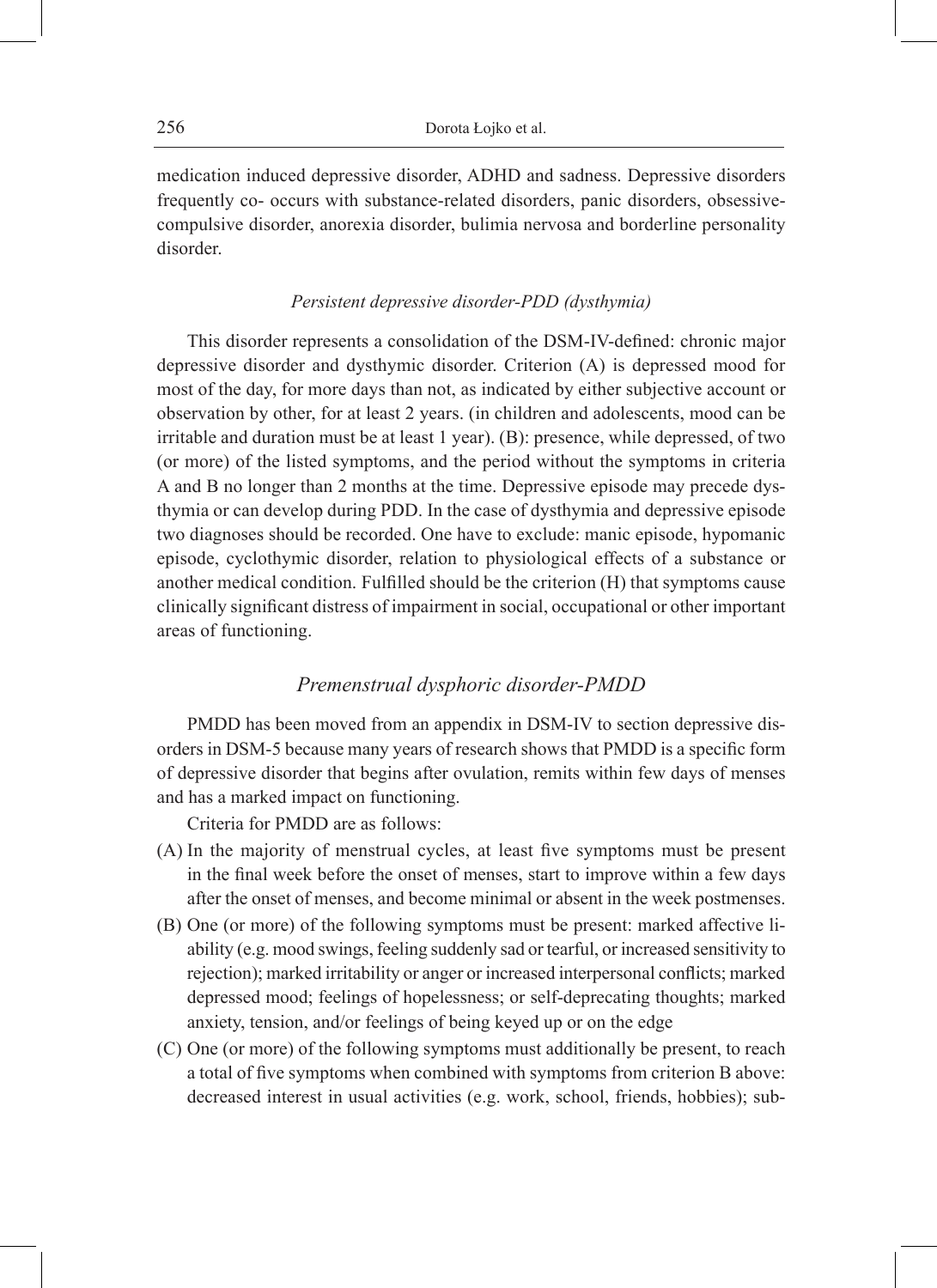jective difficulty in concentration; lethargy, easy fatigability, or marked lack of energy; marked change in appetite, overeating or food craving; hypersomnia or insomnia; a sense of being overwhelmed or out of control; physical symptoms such as breast tenderness or swelling, joint or muscle pain, a sensation of bloating, or weight gain.

The symptoms in Criteria A-C must have been met for most menstrual cycles that occurred in the preceding year and be associated with clinically significant distress or interference with work, school, usual social activities, or relationships with others (e.g. avoidance of social activities, decreased productivity and efficiency at work, school, or home) (D). Exclusion criteria include substance/medication/somatic induced MDE, another mental disorders (E, G). Criterion (F) requires prospective daily rating during at least two symptomatic cycles, if not-the diagnosis may be made provisionally.

According to the DSM-5, twelve-month prevalence of premenstrual dysphoric disorder is between 1.8% and 5.8% of menstruating women. Estimates are substantially inflated if they are based on retrospective reports. DSM-5 recommends to use prospective daily ratings.

### *Substance/medication induced depressive disorder |and depressive disorder due to another medical condition*

These disorders in DSM-5 have diagnostic criteria, such as for bipolar disorders, differing in the type of mood disorders: depression only. DSM-5 offers specifiers: with depressive features, reminiscent of an episode of depression, with mixed features

#### *Other specified depressive disorder and unspecified depressive disorder*

In the DSM-5, the term not otherwise specified was removed and for depressive disorders, two categories were introduced. Other specified depressive disorder category applies to presentations in which symptoms characteristic of a depressive disorder that cause clinically significant distress or impairment in social, occupational, or other important areas of functioning predominate but do not meet the full criteria for any of the disorders in the depressive disorders diagnostic class. One should precise the reason, for example: – brief recurrent depression [10], (duration 2-13 days, duration criterion not fulfilled), minor depression, i.e. depression with less than 5 (required) symptoms.

Unspecified depressive disorder category applies to presentations in which symptoms characteristic of a depressive disorder that cause clinically significant distress or impairment in social, occupational, or other important areas of functioning predominate but do not meet the full criteria for any of the disorders in the depressive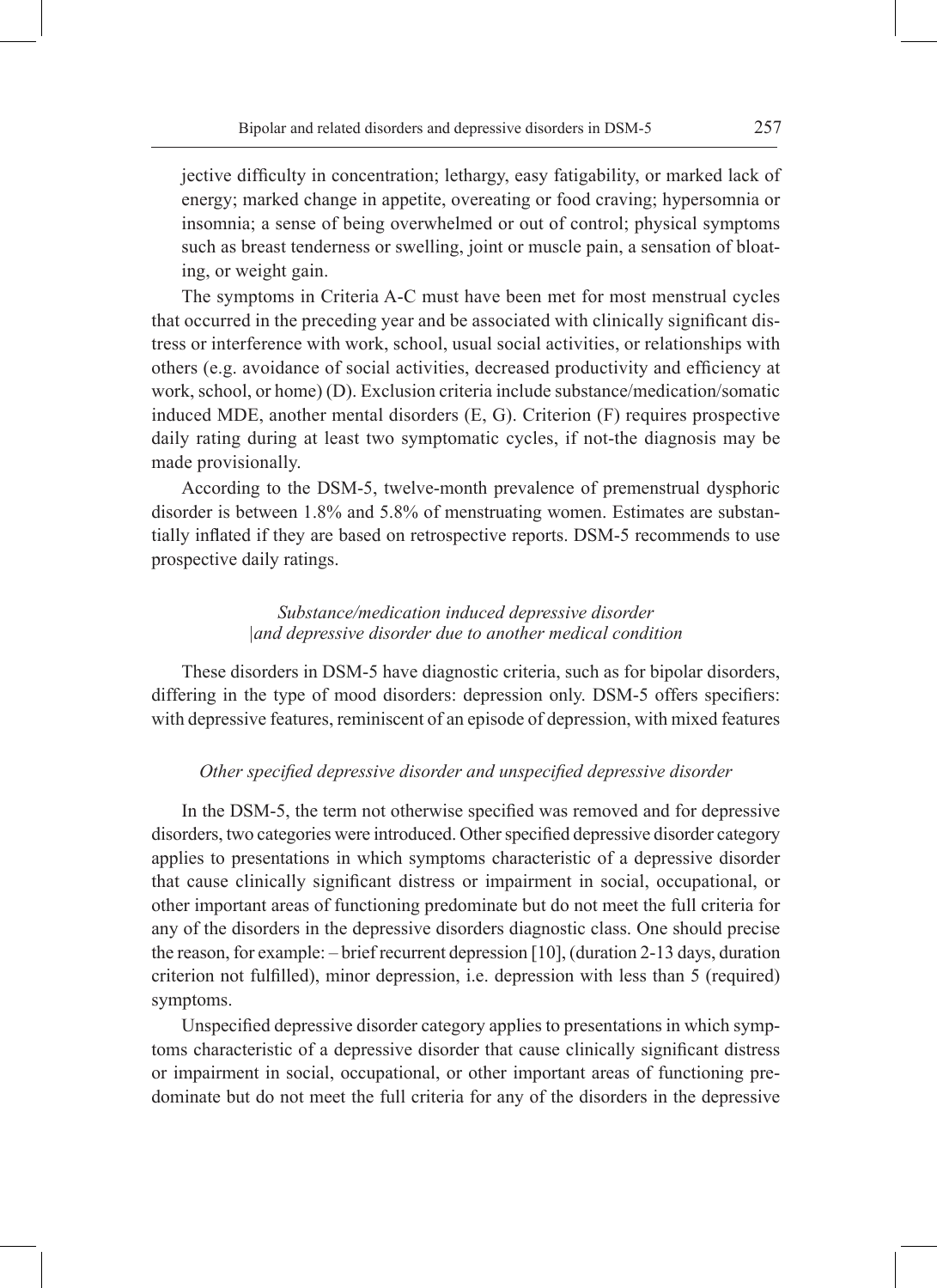disorders diagnostic class and the clinician do not to communicate the specific reason that the presentation does not meet the criteria for any specific depressive disorder because (for example) of emergency room settings.

#### **Specfiers for depressive disorders**

The list of specifiers for depressive disorders was in this article mostly discussed in the chapter of bipolar disorder: with anxious distress – one should specify severity: mild, moderate, moderate-severe, severe; with mixed features – the DSM-5 presents criteria (A-D) for depressive episode with mixed features, pointing out, that it increases the risk for bipolar disorder; with melancholic features, with atypical features, with psychotic features- delusions and/or hallucinations (one should specify if congruent with mood), with catatonia; with peripartum onset (during pregnancy and in the 4 weeks following delivery), with seasonal pattern.

For each diagnosis of depressive disorders, the DSM-5 requires data on remission and severity of symptoms (mild, moderate, severe), based on the number of criterion symptoms, severity of those symptoms and degree of functional disability.

#### **Final remarks: DSM-5 relationship to coding in ICD-10 and DSM-IV**

In the DSM-5, similar as in the DSM-IV, a coding system of the ICD-9-CM (International Classification of Diseases, Revision 9, Clinical Modification) is applied, an adaptation of the ICD-9, which is used and obligatory in the United States. In Europe, the ICD-10 system [2] is used, with alphanumeric code for each diagnosis. This system will be also used in the ICD-11, which is going to be introduced in 2015.

In the DSM-5, for bipolar I disorder, current or most recent manic episode, mild, is coded as 296.41 (F31.11), moderate 296.42 (F31.12) and severe 296.43 (F31.13), with psychotic features 296.44 (F31.2), in partial remission 296.45 (F31.74), in full remission 296.46 (F31.74) and unspecified 296.40 (F31.9), and current or most recent depressive episode 296.51 (F31.31), 296.52 (F31.32), 296.53 (F31.4), 296.54 (F31.5), 296.55 (F31.75), 296.56 (F31.76) and 296.50 (F31.9), respectively. For bipolar II disorder, the 296.89 (F31.81) code is proposed in the DSM-5, although the intensity, course and other specifiers are not coded. Cyclothymic disorder has the 301.13 (F34.0) code.

Disruptive mood dysregulation disorder (DMDD) is coded as 296.99 (F34.8), persistent depressive disorder (dysthymia, PDD) as 300.4 (F34.1), and premenstrual dysphoric disorder (PMDD) as 625.4 (N94.3),

ICD coding for substance/medication induced bipolar and related or depressive disorder depends on whether or not there is a comorbid substance use disorder pre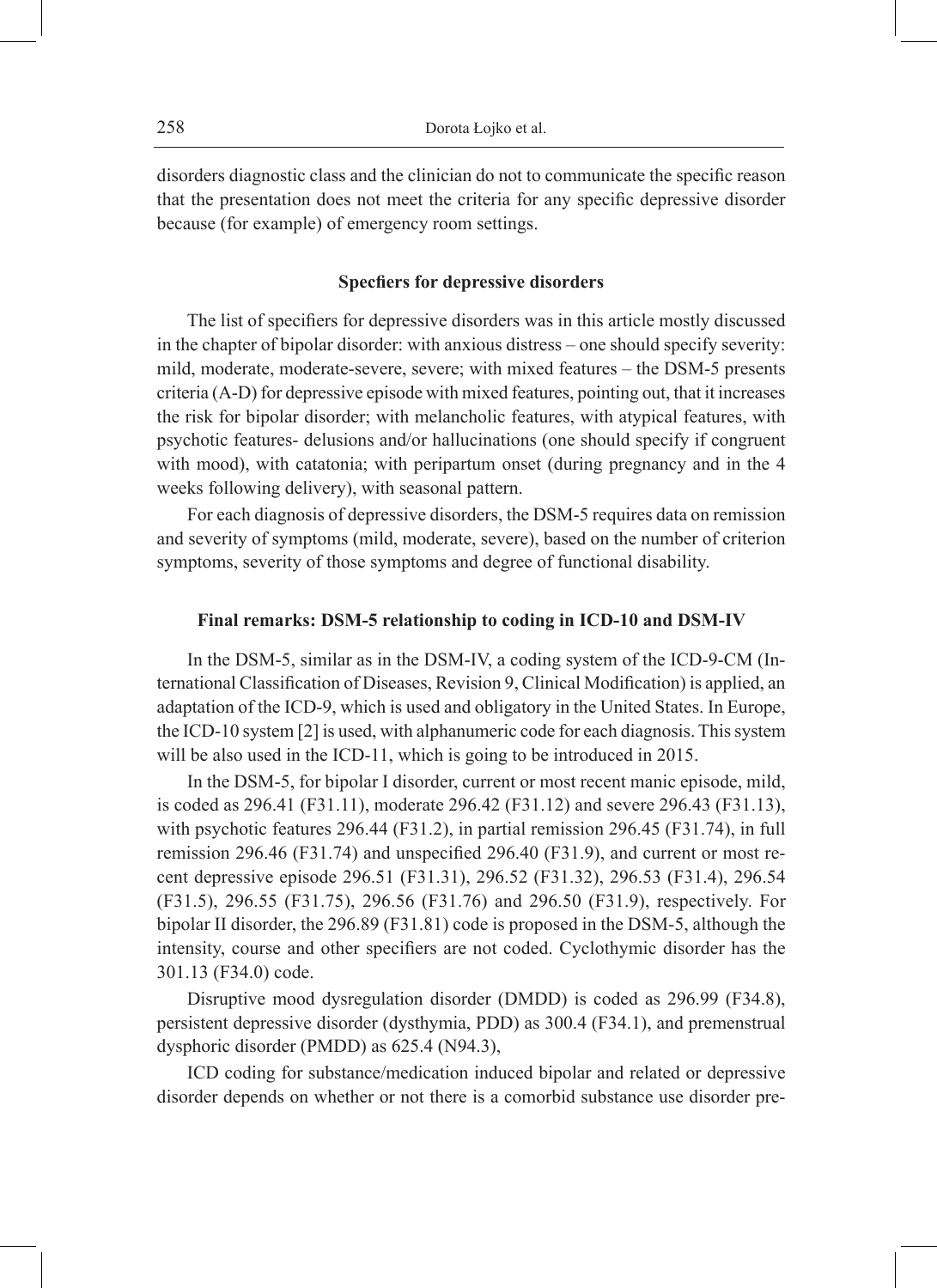sent for the same class of substance. E.g. mild cocaine use disorder with onset during intoxication with cocaine-induced bipolar disorder is coded as 292.84 (F14.14). For substances not listed in the ICD-10 (e.g. steroids), the code "other substances" – 292.84 should be used, or F19 in ICD-10, with information about severity of substance use disorder, e.g. mild F19.14) or such disorder not present (F19.94). Bipolar or depressive disorder due to another medical condition is coded in the ICD-9-CM as 293.83, and in the ICD-10-CM it depends on specifiers (e.g. depressive episode with mixed features – F06.34). It is recommended to give first the ICD-10 code for the somatic illness (e.g. 242.90, E05.90- hyperthyreosis) and then 293.83 (F06.34) code.

Other specified bipolar and related disorder or depressive disorder should be coded as 296.89 (F31.89) and 311 (F32.8), respectively, and unspecified bipolar and related disorder or depressive disorder as 296.80 (F31.9) and 311 (F32.9), respectively.

For catatonic symptoms occurring during bipolar or depressive disorder, an additional code: 293.89 (F06.1) is proposed.

Finally, it should be noticed that the DSM-5 gave up the axial system of diagnosis (previously axis I, II and III), having a separate description of important psychosocial and contextual factors (previously axis IV), and disability (previously axis V). Such approach is consistent with the WHO recommendations for considering a functional status of given person regardless of a diagnosis or symptoms. The authors contributing to a concept of the DSM-5 did not recommend specific classification of environmental or psychosocial factors for DSM-5, but rather to use selected elements from the ICD-9- CM or ICD-10-CM codes. Both the DSM-5 and the ICD working teams put emphasis on distinguishing disability (impairment in social, occupational, or other important areas of functioning) from mental disorder.

#### **References**

- 1. *Diagnostic and statistical manual of mental disorders.* Fifth edition (DSM-5). Arlington, VA: American Psychiatric Association; 2013.
- 2. *The ICD-10 classification of mental and behavioural disorders: clinical descriptions and diagnostic guidelines*. Geneva: World Health Organization; 1992.
- 3. *Diagnostic and statistical manual of mental disorders*. Fourth edition (DSM-IV). Washington, DC: American Psychiatric Association; 1994
- 4. Severus E, Bauer M. *Diagnosing bipolar disorders in DSM-5*. Int. J. Bipolar Disord. 2013; 1: 14.
- 5. Angst J. *Bipolar disorders in DSM-5: strenghts, problems and perspectives*. Int. J. Bipolar Disord. 2013; 1: 12.
- 6. Krieger FV, Stringaris A. *Bipolar disorder and disruptive mood dysregulation in children and adolescents: assessment, diagnosis and treatment*. Evid. Based Mental Health 2013; 16: 93–94.